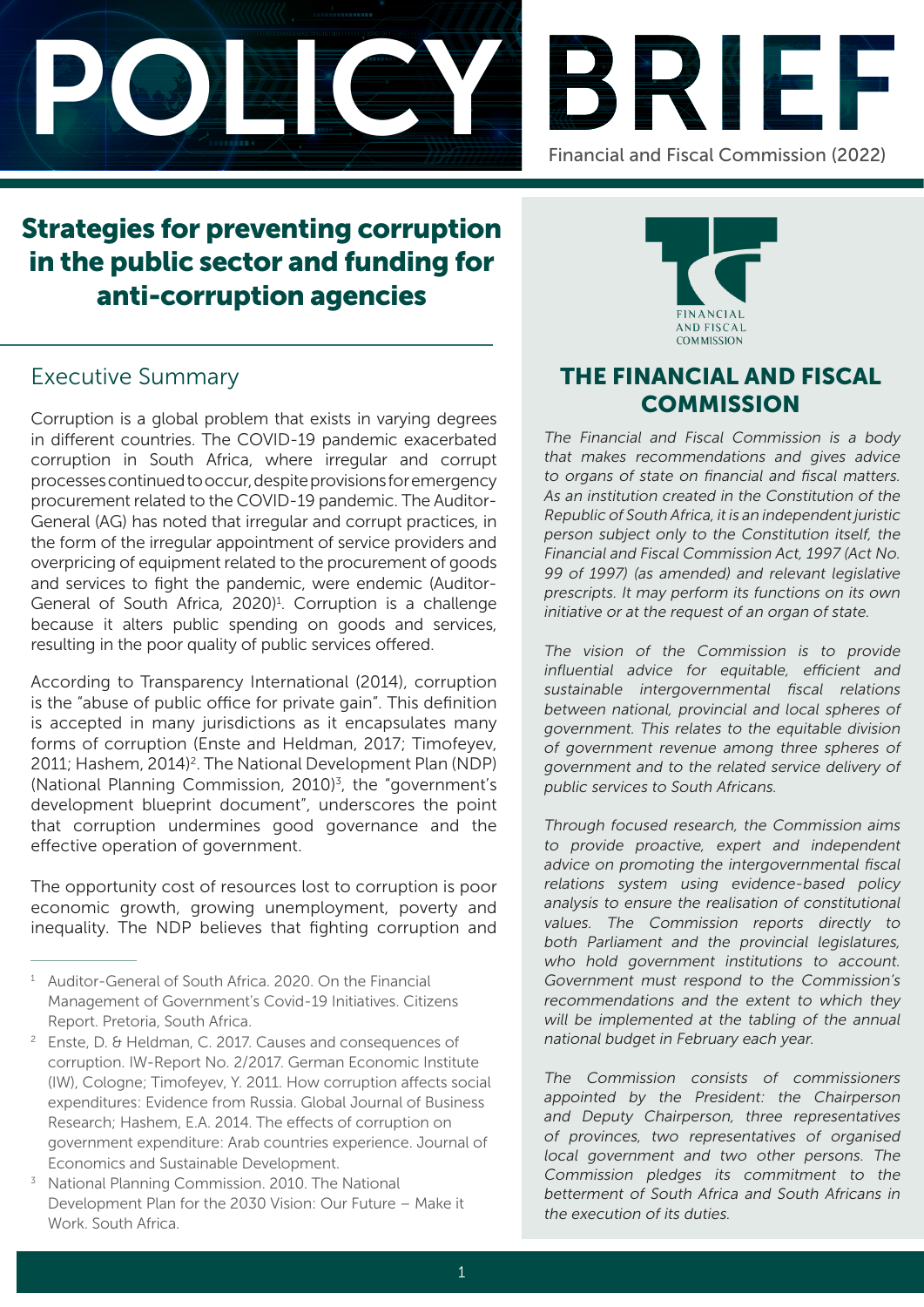enhancing accountability should be the core to realising sustainable and inclusive development and building a capable and developmental state. There is, therefore, an urgent need to eradicate corruption if the country is to prosper effectively. Although South Africa has put together a range of laws, strategies and various institutions to combat corruption, the challenge is severe and is worsening. This paper aims to examine the efficacy of alternative corruption prevention strategies and the effectiveness of the funding frameworks of various public sector anti-corruption agencies in addressing corruption. The Commission has made several recommendations on alternative prevention strategies to address and repel corruption.

### Background

According to Transparency International (2020)<sup>4</sup>, South Africa's corruption levels have increased dramatically. Out of 180 countries assessed in 1995, South Africa's Corruption Perception Index stood at 56, and almost 30 years later (in 2020), the score had declined to 44 (an index closer to zero is classified as being most corrupt, and one closer to 100 is considered least corrupt). The cost of corruption in the country is also huge, whatever yardstick is used. Manyaka and Nkuna (2014)<sup>5</sup> indicated that the Consumer Goods Council of South Africa loses between R50 and R150 billion annually to corruption. Corruption Watch (2016)<sup>6</sup> notes that R25 to R30 billion of the annual government budget is lost to tender-related corruption.

Despite the devastating effects of the COVID-19 pandemic on peoples' lives and livelihoods, it also became an arena for corrupt and fraudulent practices in South Africa. The Special Investigating Unit (SIU) (2021)<sup>7</sup> reported that COVID-19-related procurement of goods and services by the three spheres of government resulted in irregular spending of over R7.8 billion. While procurement can play a transformative role by advancing service delivery to the poor and vulnerable individuals, the Judicial Commission of Enquiry into State Capture (2021)<sup>8</sup> notes that procurement processes in South Africa were grossly manipulated and abused to advance the interests of individuals at the expense of the deserving groups. The Commission of Enquiry and the SIU's reports also noted that goods and services not needed were procured in some instances, or monies were paid to service providers before work was undertaken. Instructions issued through the National Treasury Regulations against procurement processes done through deviations were frequently ignored. Procurement through deviations became the norm rather than the exception, and exposed government systems to corrupt practices and fraud. While officials did not carry out standard due diligence exercises during procurement processes, they also ignored National Treasury's pricing guidelines.

These corrupt activities occur against the background of many structures and institutions established to prevent and eradicate corruption (e.g. the Special Investigating Unit, the Public Protector, the National Prosecuting Agency and the Financial Intelligence Centre). Despite these institutions being in place, the problem of corruption continues to be on the rise (Davis, 2014; Manyaka and Nkuna, 2014; Webb, 2005)<sup>9</sup>. While the statistics on corruption highlighted above are alarming, little attention has been given to the effectiveness of the measures adopted to eradicate corruption. Thus, this paper aims to summarise the Commission's research on the strategies that the government can adopt to prevent or eradicate public sector corruption, and to recommend steps and mechanisms that can be put in place to prevent or eradicate corruption.

<sup>4</sup> Transparency International. 2020. Corruption Perception Index. Germany.

<sup>5</sup> Manyaka, R.K. & Nkuna, N.W. 2014. The phenomenon of corruption in the South African public sector: Challenges and opportunities. Mediterranean Journal of Social Sciences.

<sup>&</sup>lt;sup>6</sup> Corruption Watch. 2016. Understanding corruption in tenders. Parktown North. South Africa

 $<sup>7</sup>$  Investigative Unit. 2020. Investigation into the Procurement of, or Contracting for Goods, Works and Services, Including the</sup> Construction, Refurbishment, Leasing, Occupation and Use of Immovable Property, During, or in Respect of the National State of Disaster, as declared by Government Notice No. 313 of 15 March 2020, by or on behalf of the State Institutions. 23 July to 30 September 2021. Republic of South Africa.

<sup>&</sup>lt;sup>8</sup> Judicial Commission of Inquiry into Allegations of State Capture/Zondo Commission. 2021. Corruption and Fraud in the Public Sector Including Organs of State Report: Part 1, Vol. 1: Chapter 1 – South African Airways and its Associated Companies.

Davis, B. 2014. Control, discipline and punish: Addressing corruption in South Africa. Institute of Security Studies; Webb. 2005. Applying the public service anti-corruption strategy in pursuit of accountable South African public administration, 40(2). Department of Politics and Governance, University of Johannesburg, South Africa.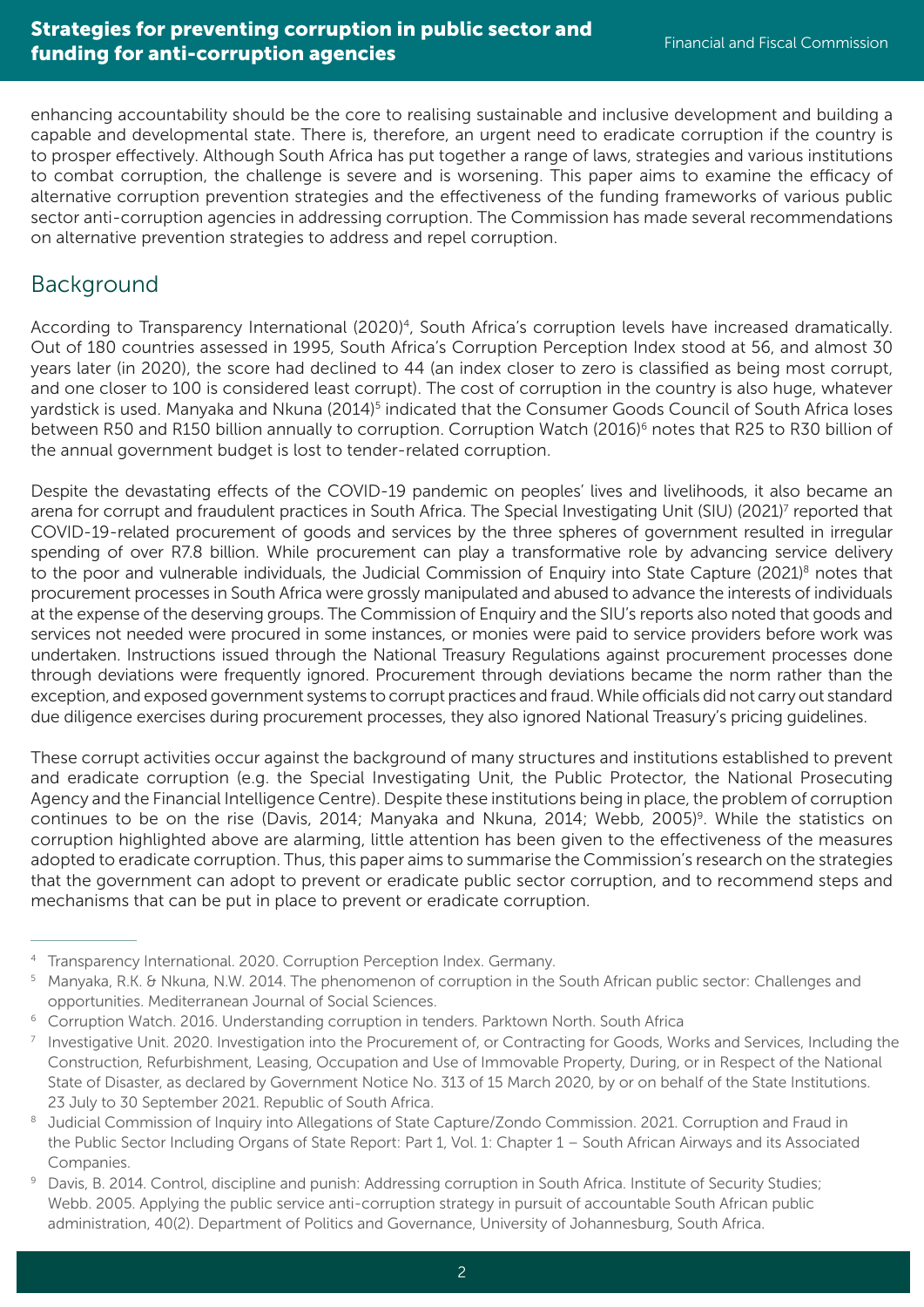### Research findings

Literature and situational case studies were reviewed, including an institutional and a budget analysis. Findings of the study indicated non-compliance with legislation and consequence management, which, in turn, causes corruption to thrive. The scourge of corruption has escalated, with the central and encompassing critical point being the lack of political will (lack of political leadership, lack of accountability and lack of consequence management, which result in the absence of enforcement, lack of political will to fund anti-corruption institutions, the non-availability of a dedicated monitoring unit on anti-corruption institutions and procurement services, which limit social prevention measures to raise public awareness and empowerment on corruption).

Transparency International (2014)<sup>10</sup> states that political leadership and a commitment to fight corruption are prerequisites for initiating and sustaining reforms to eradicate corruption. Transparency International lists components that show whether the country has the political will or a lack thereof (a weak or non-existent institutional framework, inadequate allocation of powers and resources, poor governance, weak accountability, and the lack of appropriate sanctions and enforcement).

Thus, the findings are as follows:

- The culture of non-consequence management and sanctions created by political and administrative leadership to non-compliance measures results in an environment vulnerable to misappropriation, misappropriation, fraud and corruption, wastage and the abuse of funds.
- In terms of institutional analysis, there are overlaps in the mandates of anti-corruption institutions that are meant to eradicate corruption, which calls for efficiency. On budget analysis, it was found that the budget allocations of these institutions vary and are within the budget votes of various government departments, with a significant portion of the budget taken by compensation of employees, which, on the one hand, crowds out other programmes and services that play an essential role in eradicating corruption.
- South Africa adopted the National Anti-corruption Strategy (2020–2030) (NACS), using the United Nations (2004) toolkits as guidelines. It is not clear whether its implementation has started. There is no update on the monitoring and evaluation of the NACS to learn lessons from it or adapt it accordingly.
- There is no single specialised oversight body that has been given the specific mandate to handle and monitor procurement processes in government, which other countries have implemented. The reliance on such a body should not be political.
- Weak measures are in place to raise public awareness and the empowerment of society on corruption and its related activities.
- Key lessons learnt from the case study revealed that legislative and public finance management reforms are critical in the fight against corruption. Establishing anti-corruption agencies or reconfiguring the existing agencies is a crucial factor in addressing corruption. Adequate budgets or funding streams are the cornerstones for the effectiveness of institutions mandated to fight and prevent corruption. Reforms in the public procurement systems and accountability mechanisms are vital to combat procurement-related corruption, which is endemic in South Africa. The active citizenry, public awareness, and education programmes in learning institutions and for government officials on the effects of corruption and its prevention and eradication are critical for South Africa.
- The political will, ethics, and integrity institutionalisation in government and society is a critical lever for South Africa's fight against corruption.

 $10$  Transparency International. 2014. Building political will topic guide. Compiled by the Anti-Corruption Helpdesk. Transparency International and European Commission.